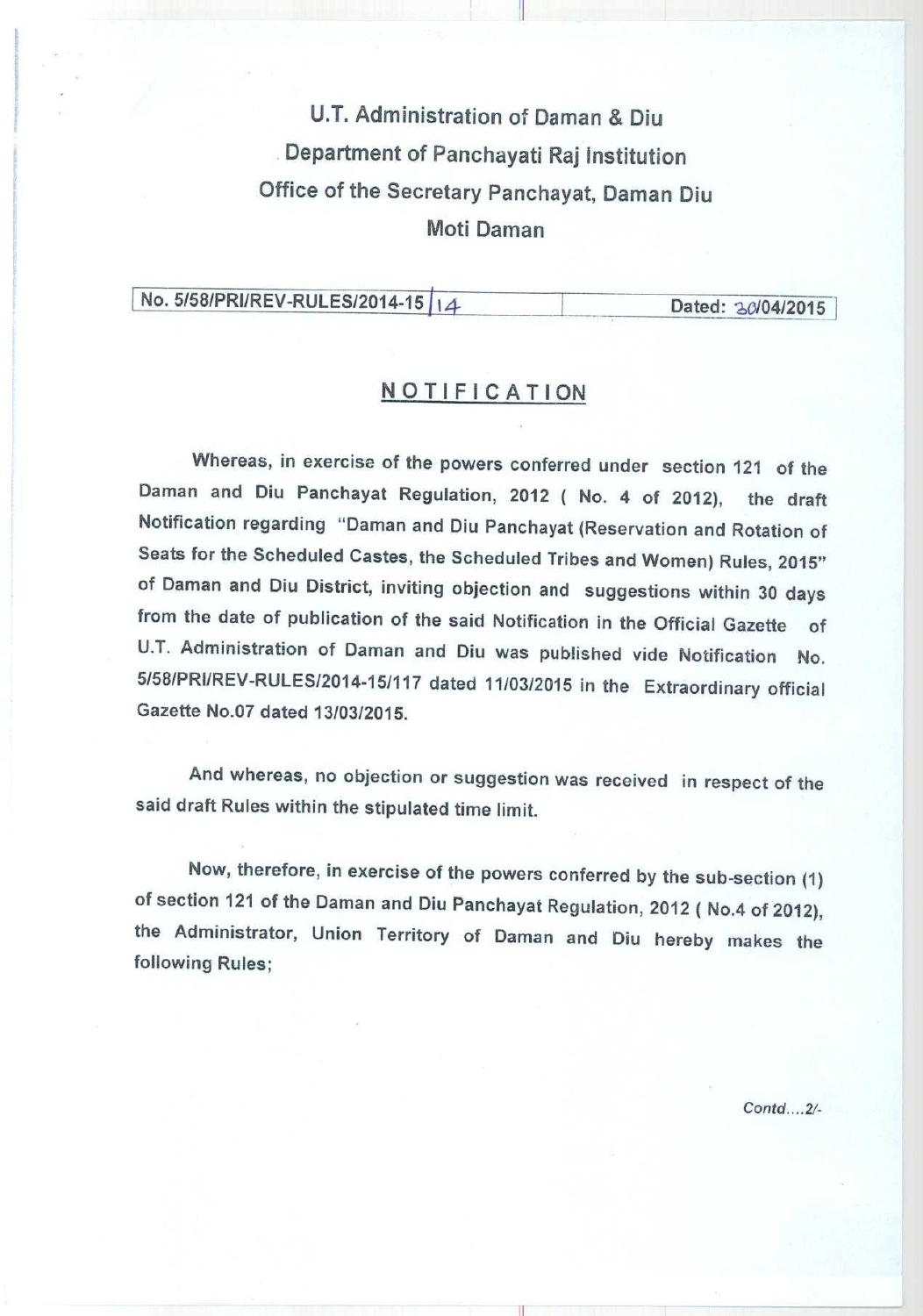## CHAPTER

#### PRELIMINARY

1. Short Title and commencement. - (1) These rules may be called the Daman and Diu **Panchayat** (**Reservation and Rotation of Seats for the Scheduled Castes, the** Scheduled Tribes and Women) Rules, 2015.

**(2) They shall come into force on the date of their final publication in the Official Gazette.**

2. Definition. - In these rules, unless the context otherwise requires,-

**(a) "Regulation** " **means the Daman and Diu Panchayat Regulation, 2012;**

**(b) "section**" **means section of Regulation; and**

**(c) words and'. expressions used but not defined in these rules shall have the meanings respectively as assigned to them in the Regulation.**

#### $CHAPTER - 2$

### RESERVATION OF SEATS IN GRAM PANCHAYATS

**3. Reservation of seats in Gram Panchayats**:- **Before every election to a Gram Panchayat**, **the Election Commission** , **in accordance** with the provisions **of sub**-**section** (5) of section **12 shall reserve the constituencies** for the Scheduled **Castes, the** Scheduled Tribes and **Women in a Panchayat area and determine** their rotation.

**4. Determination of constituencies for reservation** :- **In eve**ry Gram **Panchayat, the population of general category**, **Scheduled Castes, Scheduled** Tribes, on the **basis of** the latest census figures, shall be worked **out constituency**: wise and. **the percentage** of the Scheduled **Castes and the Scheduled** Tribes, **in relation to the total population** of the. constituency **shall be determined for the purposes of making reservation.**

**5. Reservation** for Scheduled **Castes and Scheduled** Tribes:- (1) In every Gram **Panchayat, constituencies shall be reserved for the Scheduled Castes and Scheduled Tribes members in proportion to their population in that Panchayat area as specified in sub**-**section** (5) of section 12.

(2) The constituency having highest **percentage of population** of the Scheduled **,Castes shall be reserved for the members** of the Scheduled **Castes and the** constituency **having the highest percentage of population** of the Scheduled Tribes **shall be reserved for the Scheduled** Tribes.

**6. No reservation for less population** :-. Where the**, total population of the Scheduled** Castes or **the Scheduled** Tribes in a Gram **Panchayat area is less than half of the proportionate population** of the Panchayat **area required to fill one seat then no** constituency **shall be reserved for such castes or Tribes as specified in sub-section** (**5) of section** 12 of **the Regulation.**

 $\text{Control}$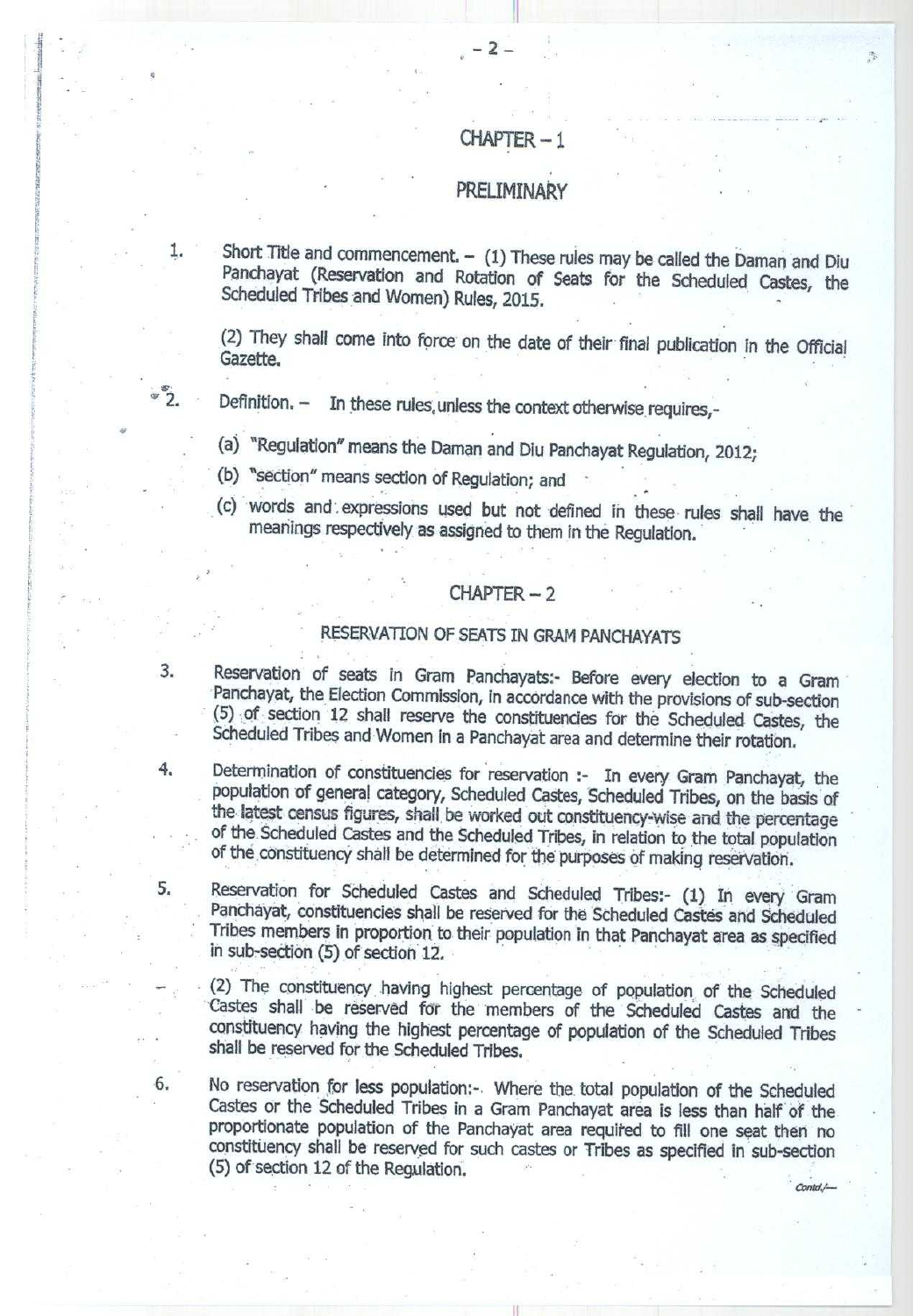7. Reservation for women belonging to Scheduled Castes and Scheduled Tribes:- Out of the constituencies reserved for members of the Scheduled Castes and the Scheduled Tribes, **not less than one-half of the constituencies shall be reserved for women members**s belonging to the Scheduled Castes or the Scheduled Tribes, as the case may be and such seats **may be allotted by the Election Commission** by rotation, as specified in Sub-Section (7) of Section 12 of the Regulation.

**8.** Reservation for general category women:- (1) Not less than one half (including the **seats reserved for women belonging to the Scheduled Castes and the Scheduled tribes**) **of the total number of seats to be filled by direct election in every Gram Panchayat shall be reserved for women and such seats may be allotted by the Election Commission by rotation to different constituencies in a Gram Panchayat, as. specified in Sub**-**Section** (**7) of Section 12 of the Regulation.**

Rotation of reserve seats:- (1) The constituencies reserved for the Scheduled **Castes**, **the Scheduled Tribes and women belonging to the Scheduled Castes, the Scheduled Tribes and women belonging to general shall be rotated after every five years, from the date of first election.**

**(2) At the time of next election**, **constituencies in which seats are reserved for Scheduled Castes, the Scheduled Tribes, Women belonging to these castes or tribes and women shall, as far as practicable**, **be distributed in different parts of the Gram Panchayat and they shall be rotated. by the Commission by draw of lots, so that it is ensured that seats are so reserved in all the wards of a Gram Panchayat as the case** may be, before such reservation is made in respect of a ward for the second time.

**Provided that reservation for a particular category** , **in a constituency shall not be repeated unless all other constituencies are covered by rotation:**

**10. Reservation of seats for Sarpanch in Gram Panchayats** :- (**1) Before every election to a Gram Panchayat**, **the Administrator**, **in accordance with the provisions of subsection 9 of section 12 of the Regulation** , **shall determine the number of offices of Sarpanch for the Scheduled Castes, the Scheduled Tribes, women belonging to the** Scheduled Castes and the Scheduled Tribes and the Women belonging to the general **category in respective District Panchayat areas of the U. T. of Daman & Diu.**

**(2) For the purposes of sub** -**rule (1**), **the constituency, having the highest percentage of population of the Scheduled Castes shall be reserved for the members of the Scheduled Castes and the constituency having the highest percentage of population of the Scheduled Tribes shall be reserved for the** . **Scheduled Tribes, subject to provisions of sub-section** (**9) of section 12 of the Regulation.**

**(3) The constituencies reserved in respect of the office of Sarpanch for the Scheduled Castes, the Scheduled Tribes, women belonging to the Scheduled Castes and the Scheduled Tribes and women belonging to general category on the basis of percentage of population shall be rotated by the Election Commission by draw of lots, after every five years from the date of first election, so that it is ensured that reservation for a particular category**, **in a Gram Panchayat shall\* not be repeated unless all other Gram Panchayats, of the district**, **are covered by rotation :**

Contd./--